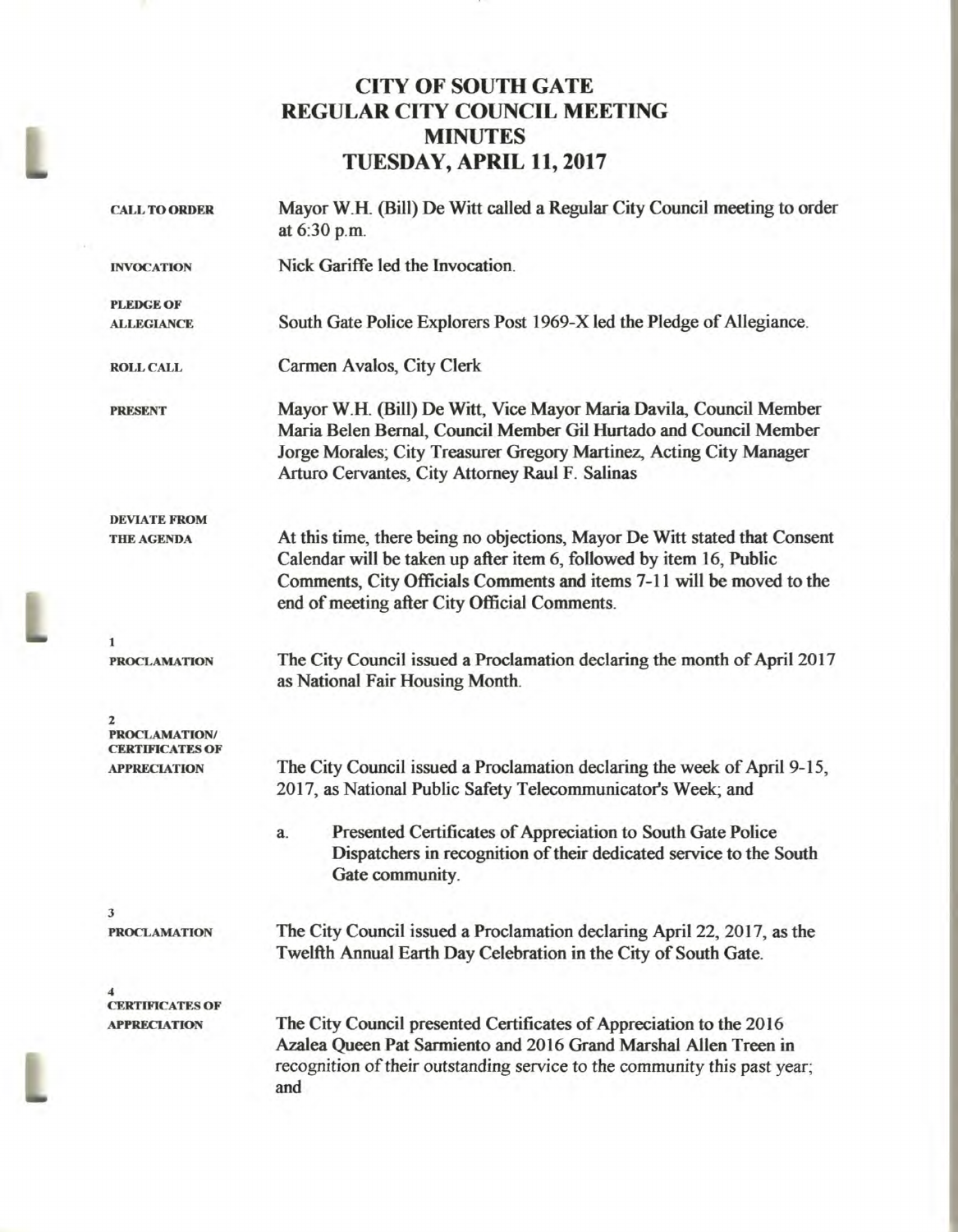| CERTIFICATES OF<br><b>APPRECIATION CONT'D</b>         | Introduced the 2017 Azalea Queen Toni Martinez and 2017 Grand<br>a.<br>Marshal Ed King and will present them with the Key to the City;<br>and                                                                                                                                                                                                                                                                                                                                            |  |
|-------------------------------------------------------|------------------------------------------------------------------------------------------------------------------------------------------------------------------------------------------------------------------------------------------------------------------------------------------------------------------------------------------------------------------------------------------------------------------------------------------------------------------------------------------|--|
|                                                       | b.<br>Introduced the 2017 Adult Volunteer of the Year Candice Esquivel<br>and 2017 Youth Volunteer of the Year Glenn Massey III, and will<br>present them with City lapel pins.                                                                                                                                                                                                                                                                                                          |  |
| 5                                                     |                                                                                                                                                                                                                                                                                                                                                                                                                                                                                          |  |
| <b>CERTIFICATES OF</b><br><b>APPRECIATION</b>         | The City Council presented Certificates of Appreciation to the outgoing<br>Miss Azaleita Court 2016 in recognition of their dedicated service to the<br>community; and                                                                                                                                                                                                                                                                                                                   |  |
|                                                       | Introduced the incoming Miss Azaleita Court 2017 and will<br>a.<br>present them with City lapel pins.                                                                                                                                                                                                                                                                                                                                                                                    |  |
|                                                       |                                                                                                                                                                                                                                                                                                                                                                                                                                                                                          |  |
| <b>CERTIFICATES OF</b><br><b>APPRECIATION</b>         | The City Council presented Certificates of Appreciation to the outgoing<br>Miss South Gate Court 2016 in recognition of their dedicated service to<br>the community; and                                                                                                                                                                                                                                                                                                                 |  |
|                                                       | Introduced the incoming Miss South Gate Court 2017 and present<br>a.<br>them with a City lapel pin.                                                                                                                                                                                                                                                                                                                                                                                      |  |
| <b>CONSENT CALENDAR</b>                               | Agenda Items 13 and 15 were unanimously approved by motion of<br>Council Member Morales and seconded by Mayor De Witt. Items 12 and<br>14 were pulled for separate discussion.                                                                                                                                                                                                                                                                                                           |  |
| 12                                                    |                                                                                                                                                                                                                                                                                                                                                                                                                                                                                          |  |
| <b>CITY COUNCIL</b>                                   | The City Council unanimously waived the reading in full and adopted<br>Ordinance No. 2335 entitled - An Ordinance of the City Council of the<br>City of South Gate, California, amending Section 1.04.065.2 (Salary of<br>Members - Compensation), to Chapter 1.04 (City Council), to Title 1<br>(Administration and Personnel), of the South Gate Municipal Code<br>increasing the City Council's monthly salary, by motion of Council<br>Member Hurtado and seconded by Mayor De Witt. |  |
| 13<br><b>STREETS/SIDEWALKS/</b><br><b>LANDSCAPING</b> | The City Council unanimously adopted Resolution No. 7757 entitled - A<br>Resolution of the City Council of the City of South Gate preliminarily                                                                                                                                                                                                                                                                                                                                          |  |
|                                                       | approving the Engineer's Report for the proceedings of the Fiscal Year<br>2017/18 Annual Levy of Assessments within the Street Lighting and<br>Landscape Maintenance District No. 1, during consideration of the<br>Consent Calendar; and                                                                                                                                                                                                                                                |  |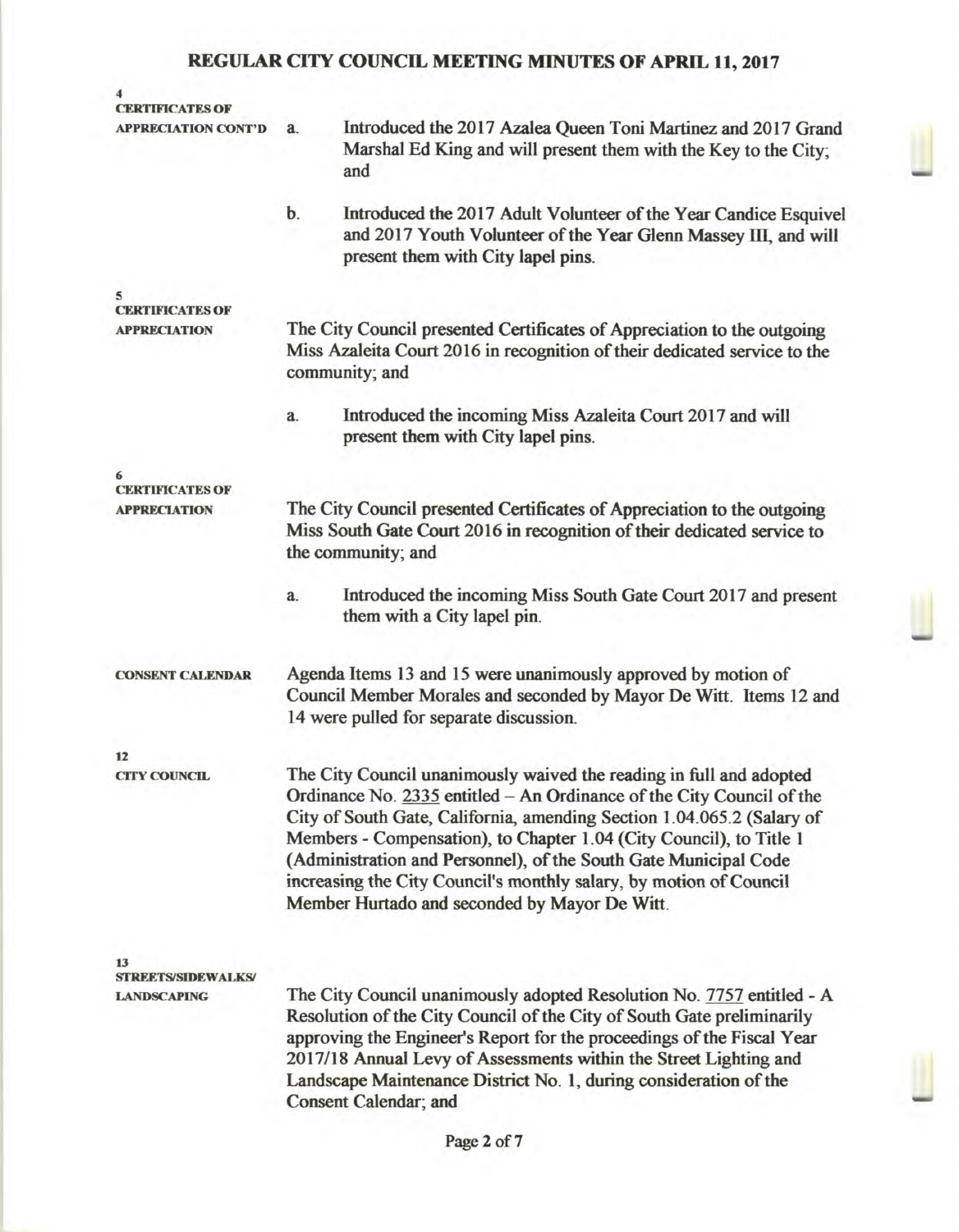**13 STREETS/SIDEWALKS/** 

**LANDSCAPING CONT'D a.** Adopted Resolution No. 7758 entitled - A Resolution of the City Council of the City of South Gate declaring the City's intention to levy and collect assessments under the Fiscal Year 2017/18 annual levy and collection of assessments within the Street Lighting and Landscape Maintenance District No. 1, and setting a Public Hearing for May 9, 2017.

**14 CITY FACILITIES MGMT** The City Council considered:

- a. Authorizing the Director of Administrative Services to amend the Capital Improvement Program by adding the City Hall Interior Remodel Improvements, City Project No. 567-ARC (Project);
- b. Authorizing the Director of Administrative Services to transfer \$600,000 in General Funds Budgeted in Account No. 100-701-31- 9100 to a new Capital Improvement Program account; and
- c. Approving an Agreement with FMI Office Space Development, LLC to design, furnish and install office work spaces within the City Hall Interior Remodel, City Project No. 567-ARC, in the amount of \$472,000; and
- d. Authorizing the Mayor to execute the Agreement in a form acceptable to the City Attorney.

Item 14 was unanimously continued to the regularly scheduled City Council meeting of April 25, 2017, by motion of Council Member Davila and seconded by Council Member Morales.

**15** 

**MINUTES** The City Council unanimously approved the Special and Regular Meeting minutes of March 14, 2017, during consideration of the Consent Calendar; and

> a. Approved the Special and Regular Meeting minutes of March 28, 2017.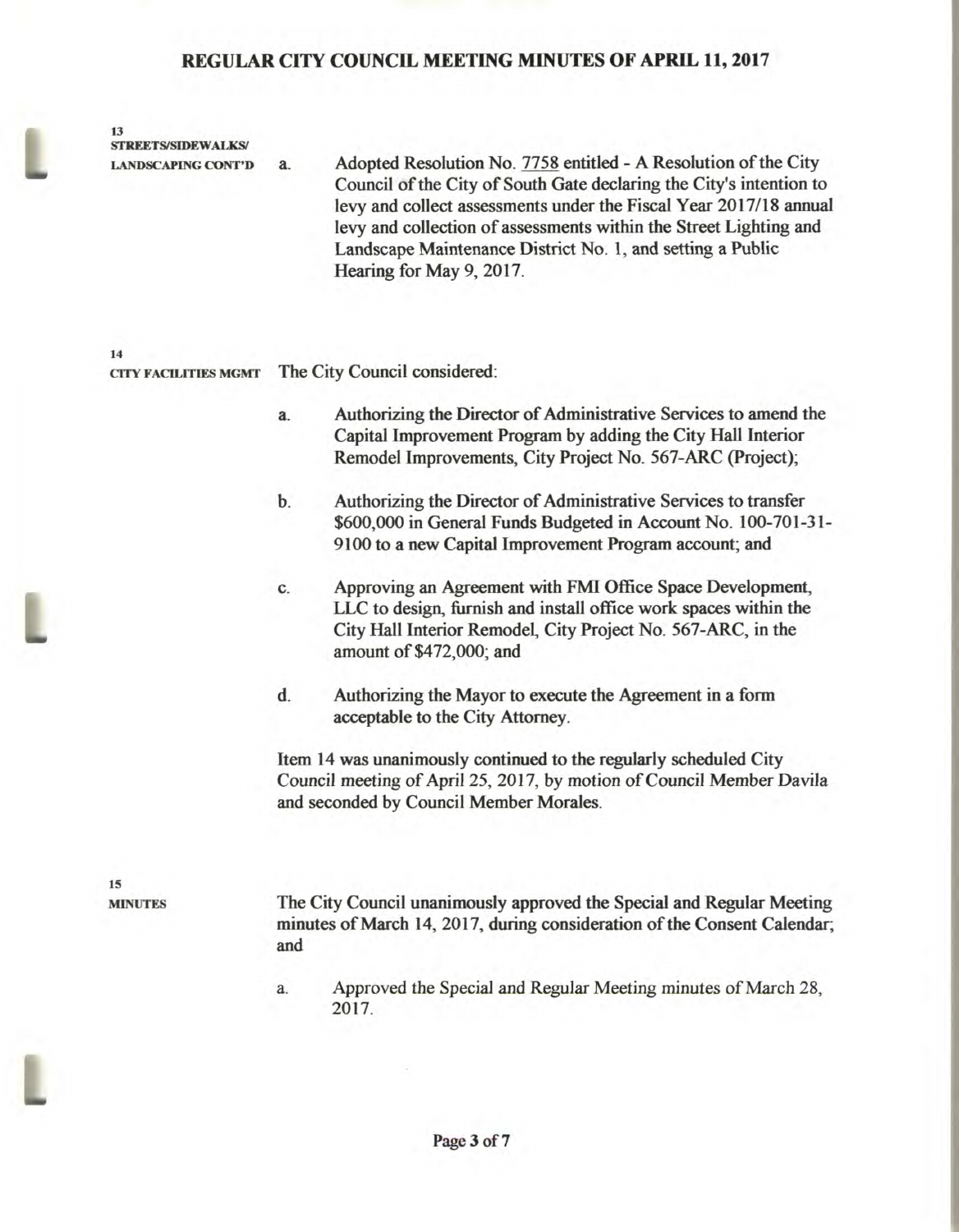# **16 WARRANTS AND**

**CANCELLATIONS The City Council unanimously approved the Warrants and Cancellations for April 11, 2017, by motion of Council Member Auditor Bernal and seconded by Council Member Morales.** 

| Total of Checks:             | \$2,284,076.14     |
|------------------------------|--------------------|
| Voids:                       | $(S \t14, 187.16)$ |
| Total of Payroll Deductions: | \$281,173.53       |
| <b>Grand Total:</b>          | \$1,988,715.45     |

**Cancellations: 69475, 69533** 

## **COMMENTS FROM**

**THE AUDIENCE Leticia Vasquez, South Gate's representative to the Central Basin Municipal Water District gave Bill De Witt recognition for his efforts representing the City of South Gate residents.** 

> **Yvonne Chavez, Chamber of Commerce CEO gave a plaque recognizing Bill De Witt and Gil Hurtado for their dedicated commitment to South Gate community.**

> **Ms. Chavez also mentioned that the Chamber of Commerce will have an entrepreneur work space.**

**Idaly Godinez thanked the elected for their work in the community.** 

**Juliano Jarquin, 10606 McNerney Avenue mentioned that the South Gate Environmental Health Action Team are engaging and addressing topics of**  concern. They will be having a booth on April 22<sup>nd</sup> for Earth Day.

**Esperanza Galvan Trejo is the co-event lead for Relay for Life and volunteer for American Cancer Society. She introduced the co-event lead from the City of Lynwood Daniela Espinoza.** 

**Daniela Espinoza is the co-chair for the Lynwood/South Gate Relay for Life. They are trying to raise more awareness in the communities of the services offered from the American Cancer Society. Ms. Espinoza introduced the rest of the volunteers.** 

#### **REPORTS AND COMMENTS**

**FROM CITY OFFICIALS Darren Arakawa, Police Captain had nothing to report.** 

**Jackie Acosta, Director of Administrative Services had nothing to report.** 

**Arturo Cervantes, Acting City Manager/Director of Public Works stated that on behalf of the entire executive team thanked Council Member Hurtado for his many years of service and dedication to the community.**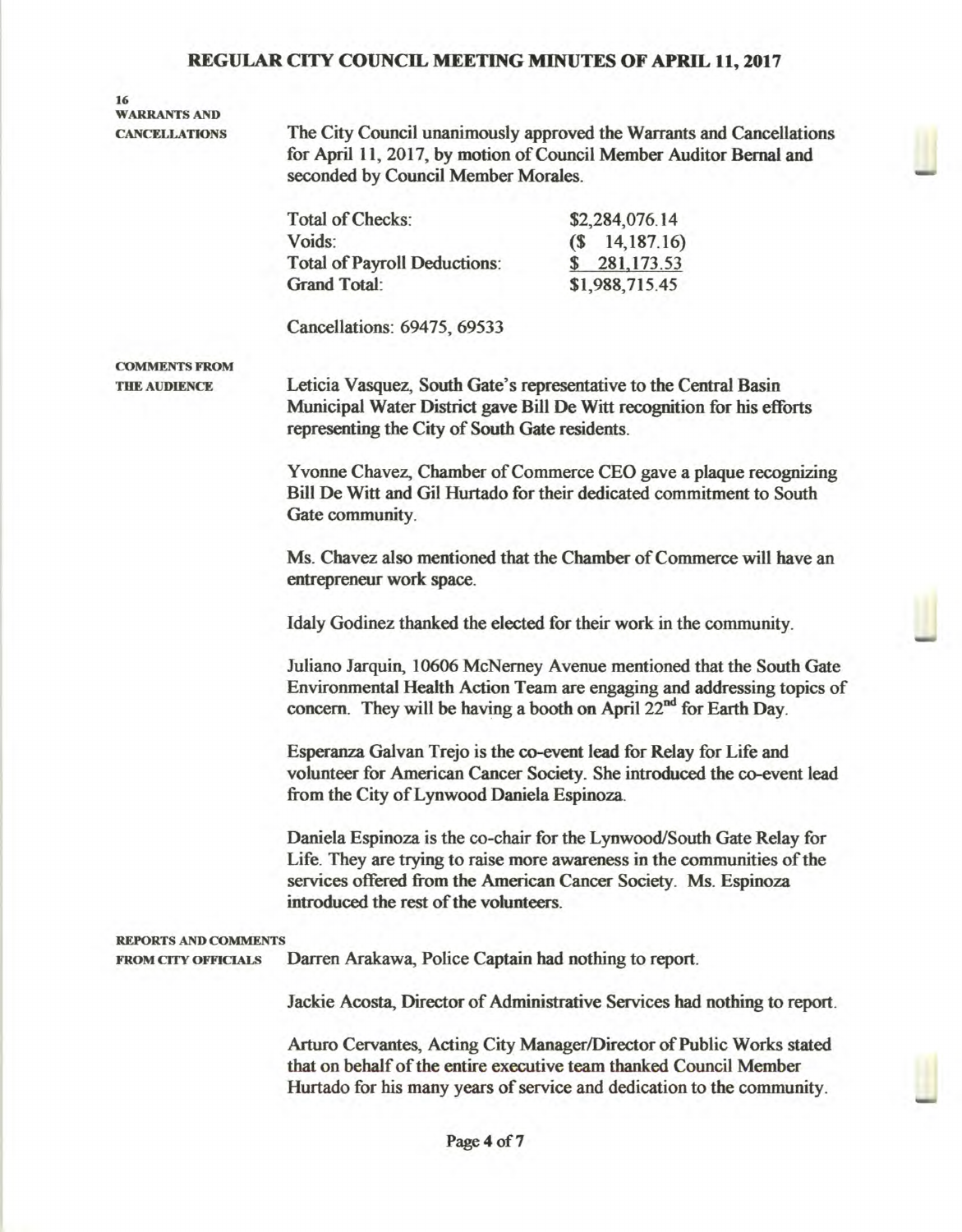#### **REPORTS AND COMMENTS FROM CITY OFFICIALS**

**CONT'D Raul F. Salinas, City Attorney thanked Mayor De Witt and Council Member Hurtado for their many years of service and dedication to the community.** 

**Paul Adams, Director of Parks & Recreation had nothing to report.** 

**Clint Herrera, Assistant City Engineer had nothing to report.** 

**Joe Perez, Director of Community Department had nothing to report.** 

**Gregory Martinez, City Treasurer stated that it was a pleasure working with Mayor De Witt and Council Member Hurtado.** 

**Carmen Avalos, City Clerk stated that it was a pleasure working with Mayor De Witt and Council Member Hurtado.** 

**Council Member Bernal stated that it was a pleasure working with Mayor De Witt and Council Member Hurtado. She thanked Mayor De Witt for having last week's Special Meeting. She also mentioned that today is her**  son's 1<sup>st</sup> birthday.

**Council Member Morales stated that it was a pleasure working with Mayor De Witt and Council Member Hurtado.** 

**Council Member Morales serves on the League of California Cities and on the California Contract Cities Legislation committees and they have been advocating on two bills (SB 1 and AB 1) which would raise about \$5 billion a year in revenue to fix our roads.** 

**Vice Mayor Davila stated that it was a pleasure working with Mayor De Witt and Council Member Hurtado.** 

**Council Member Hurtado thanked everyone for their appreciation he felt over the past 12-years.** 

**Mayor De Will stated that it was a pleasure working with his colleagues.** 

7

**ELECTION ADMIN The City Council unanimously adopted Resolution No. 7756 entitled – A Resolution of the City Council of the City of South Gate reciting the fact of the General Municipal Election held on Tuesday, March 7, 2017, declaring** the result and such other matters as provided by law, by motion of Mayor De Will and seconded Council Member Hurtado.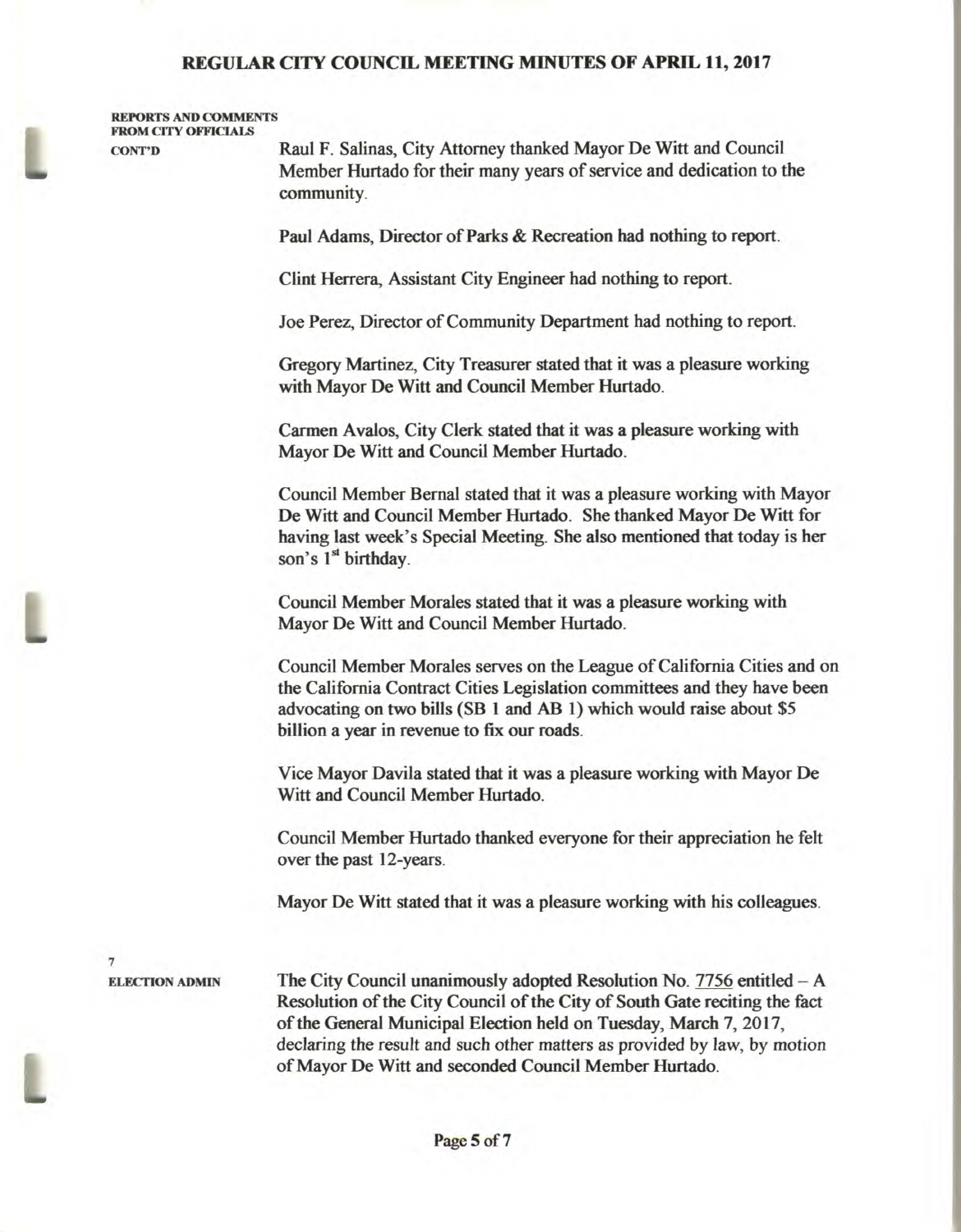| 8                         |                                                                                                                                                                                 |
|---------------------------|---------------------------------------------------------------------------------------------------------------------------------------------------------------------------------|
| <b>ELECTION ADMIN</b>     | The Oath of Office was administered to the newly elected and re-elected<br>City officials elected from the General Municipal Election on March 7,<br>2017:                      |
|                           | City Council Member Denise Diaz;<br>a.                                                                                                                                          |
|                           | City Council Member Al Rios;<br>b.                                                                                                                                              |
|                           | City Treasurer Gregory Martinez; and<br>C.                                                                                                                                      |
|                           | <b>City Clerk Carmen Avalos</b><br>d.                                                                                                                                           |
| 9<br><b>CITY COUNCIL</b>  | The City Council re-organized by selecting a new Mayor and new Vice<br>Mayor for a one year term, and the selection was ratified by a majority<br>vote of the City Council; and |
|                           | The Oaths of Office were administered to the new Mayor and new<br>a.<br>Vice Mayor.                                                                                             |
|                           | Vice Mayor Davila was appointed as Mayor by motion of Council<br>Member Morales and seconded by Council Member Bernal.                                                          |
|                           | ROLL CALL: Council Member Diaz, yes; Council Member Rios, yes,<br>Council Member Morales, yes, Council Member Bernal, yes, Vice Mayor<br>Davila, abstained.                     |
|                           | Council Member Belen was appointed as Vice Mayor by motion of Mayor<br>Davila and seconded by Council Member Morales.                                                           |
|                           | ROLL CALL: Mayor Davila, yes, Council Member Diaz, yes; Council<br>Member Rios, yes, Council Member Morales, yes, Council Member<br>Bernal, abstained.                          |
| 10<br><b>CITY COUNCIL</b> |                                                                                                                                                                                 |
| <b>APPOINTMENTS</b>       | The City Council considered making appointments to City Commissions<br>and Committees; the appointments will be ratified by a majority vote of<br>the City Council.             |
|                           | Item 10 was unanimously continued to the regularly scheduled City<br>Council meeting of April 25, 2017 by motion of Mayor Davila and<br>seconded by Vice Mayor Bernal.          |